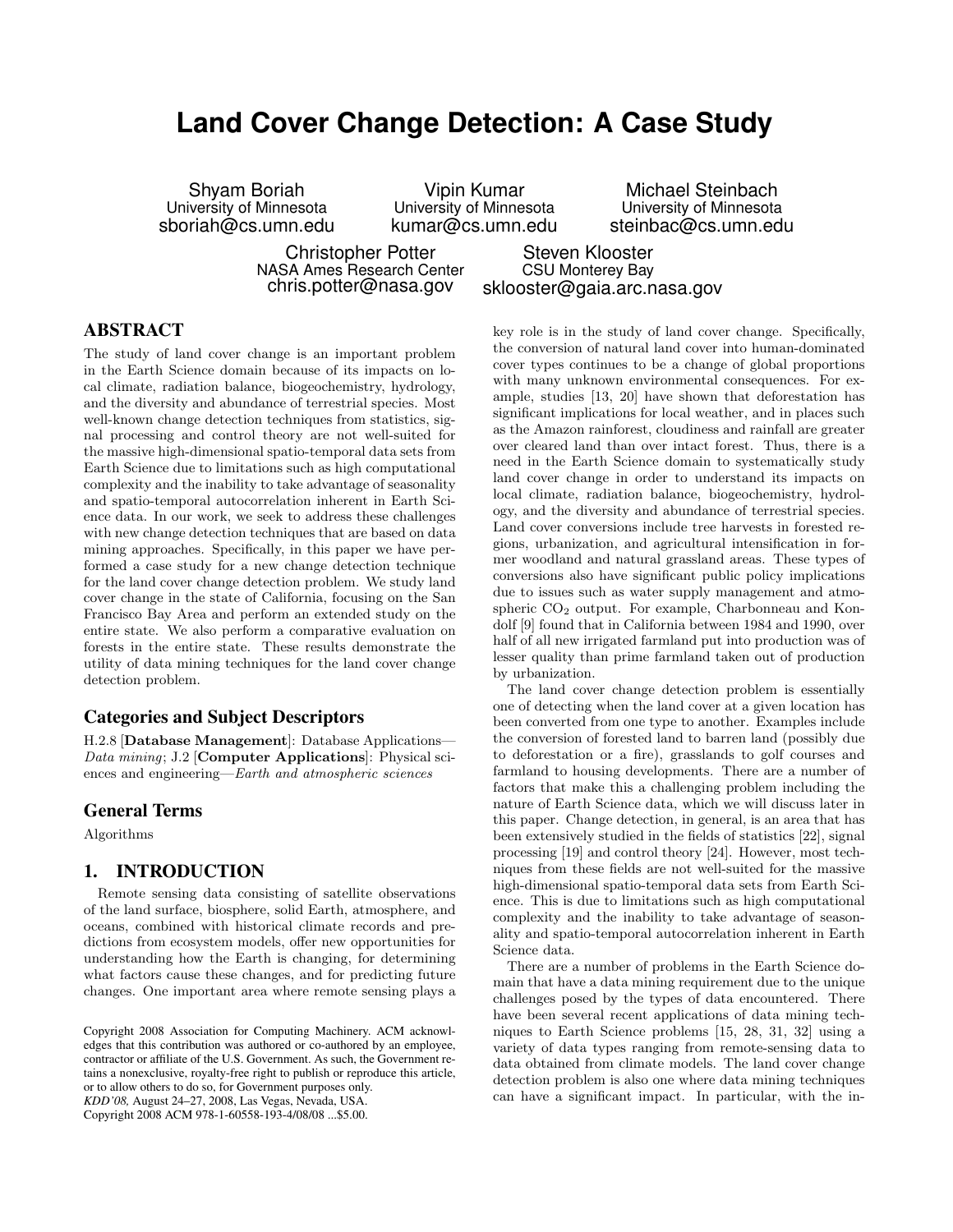creasing spatial and temporal resolutions of the underlying data sets the use of efficient and scalable pattern discovery algorithms is paramount. In our work, we seek to address these challenges with new change detection techniques that are based on novel data mining approaches. Specifically, these techniques will take advantage of some of the inherent characteristics of spatio-temporal data and will be scalable so that they can be applied to increasingly high-resolution Earth Science data sets. The long term goal of our work is to determine where, when, and why natural ecosystem conversions occur, which is a crucial scientific concern.

In this paper we have performed a case study for a new change detection technique for the land cover change detection problem. Specifically, we study land cover change in the state of California, focusing on the San Francisco Bay Area and perform an extended study on the entire state. We also perform a comparative evaluation on forests in the entire state. We examine the results obtained by applying the new technique to the Bay Area and California data sets. For the forests data set, the proposed algorithm is systematically compared with a previously proposed technique from the domain of Earth Science using ground truth information to verify the results of the algorithms. These results demonstrate the utility of data mining techniques for the land cover change detection problem. Finally, we also discuss possible directions for future work in using data mining techniques for the problem of land cover change detection.

#### 1.1 Key Contributions

The key contributions of this paper are as follows:

- We present the land cover change detection problem and provide a discussion of the important challenges from a data mining perspective.
- We present an algorithm for land cover change detection that is simple, efficient and takes advantage of the inherent structure in Earth Science data.
- We systematically evaluate our algorithm by applying it to data sets for the San Francisco Bay Area region as well as the the entire state of California.
- We comparatively evaluate our proposed algorithm and an algorithm from the Earth Science domain and show that our algorithm gives high-quality results.

#### 1.2 Organization of the Paper

The rest of the paper is organized as follows. In Section 2, we describe Earth Science data sets that we have used in this work as well as the data cleaning procedure used. We discuss previous related work in the area of change detection in Section 4. In Section 5 we present the two change detection algorithms evaluated in this paper. Section 6 presents the results of applying the proposed algorithm to two data sets, and a comparative evaluation on a third data set.

## 2. EARTH SCIENCE DATA

The Earth Science data for our analysis consists of snapshots of measurement values for a vegetation-related variable collected for all land surfaces (see Figure 1). The data observations come from NASA's Earth Observation System (EOS) [2] satellites and the data sets are distributed through

Global Snapshot for Time  $t_1$  Global Snapshot for Time  $t_2$ 



Figure 1: A simplified view of the problem domain.

the Land Processes Distributed Active Archive Center (LP DAAC) [3].

The specific vegetation-related variable for this analysis was the enhanced vegetation index (EVI) product measured by the moderate resolution imaging spectroradiometer (MODIS). EVI is a vegetation index which essentially serves as a measure of the amount and "greenness" of vegetation at a particular location. It represents the greenness signal (area-averaged canopy photosynthetic capacity), with improved sensitivity in high biomass cover areas. MODIS algorithms have been used to generate the EVI index at 250 meter spatial resolution from February 2000 to the present. In this study, the data coverage is from the time period February 2000—January 2006.

In this preliminary case study, we focused our analysis on the state of California. Specifically, we apply our algorithm to EVI data for the San Francisco Bay Area, which has seen rapid population growth in recent years. We also systematically compare our algorithm with a previously proposed algorithm from the Earth Science domain on forest regions of California, since most land cover changes in forests are due to forest fires and these are easily verified. We preprocessed the data to eliminate poor-quality measurements in order to simplify evaluation. Data cleaning was done by performing the following steps:

- 1. The MODIS data sets are tagged with a quality assurance  $(QA)$  flag which is used to describe atmospheric and sensor conditions when the measurement was taken. We used the QA flag to remove all measurements that were tagged as being of low quality. Another filtering step recommended by Earth Science domain experts was the removal of measurements of EVI above 0.9.
- 2. We also discarded any locations that contained missing data. Therefore, the data for a location is retained only if the entire time series is available with no missing values and no low quality data.

The final quality-filtered EVI data set for the San Francisco Bay Area contained 180,400 locations (covering a region of 100 miles  $\times$  50 miles), the entire California data set contained over 5 million locations (covering a region of 800 miles  $\times$  200 miles), and the data set for forest locations in the state of California contained 380,285 locations. The length of the time series for all three data sets is 76, corresponding to 6 years and 4 months of monthly data from February 2000 through May 2006.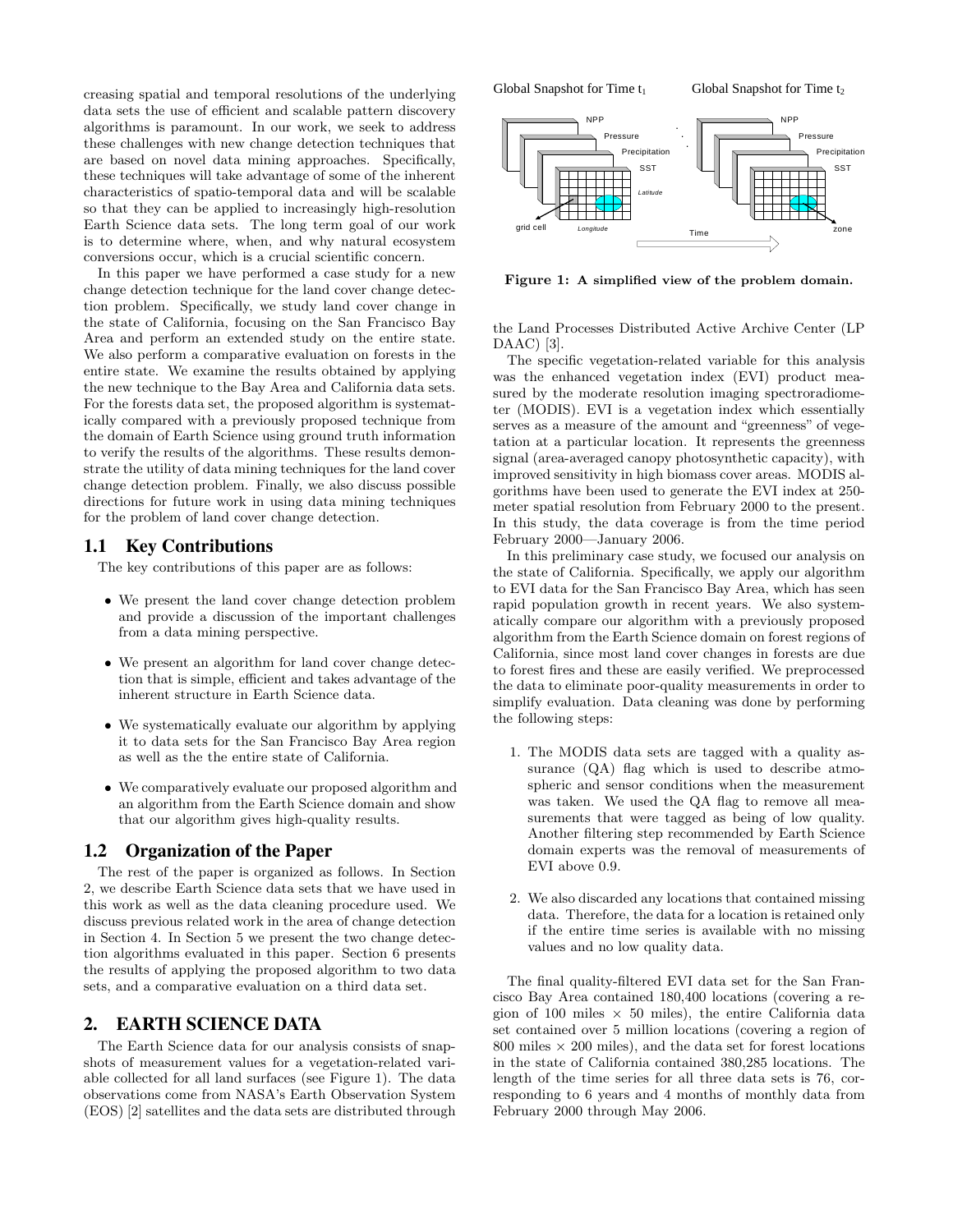

Figure 2: This figure shows an example of a change point in the San Francisco Bay Area which corresponds to a new golf course constructed in Oakland, CA. This golf course was built in 2003, which corresponds to the time step at which the time series exhibits a change.

# 3. THE LAND COVER CHANGE DETEC-TION PROBLEM

The land cover change detection problem studied in this paper is essentially one of taking a data set of vegetationrelated time series and detecting changes by giving each location a change score based on the extent to which it is considered a change point. There are a number of specific challenges associated with Earth Science data that make this a challenging problem. The spatio-temporal nature of Earth Science data is especially challenging since traditional data mining techniques do not take advantage of the spatial and temporal autocorrelation present in such data. In particular, change detection becomes challenging since changes in vegetation levels are occurring all the time, i.e., due to the seasonal growth cycles the EVI index is constantly fluctuating. However, these changes in vegetation levels are usually uninteresting for the land cover change detection problem, although they may be useful for tasks such as land cover classification that are outside the scope of this work.

Furthermore, vegetation-related data sets are often of high spatial resolution, which poses computational challenges. Finally, there is the issue of high-dimensionality since long time series are common in Earth Science (and the temporal resolution is increasing).

Figure 2 shows an example of a land cover change pattern that is typically of interest to Earth Scientists. The time series shows an abrupt jump in EVI in 2003. The location of the point corresponds to a new golf course, which was in fact opened in 2003. Changes of this nature can be detected only with high-resolution data.

#### 4. RELATED WORK

The problem of land cover change detection can be tied to previous work in two broad themes: change detection in general (in the fields of statistics, signal processing, etc.), and the specific land cover change problem studied in Earth Science. We will discuss the previous work related to this problem by organizing the discussion into these two themes.

The change detection problem has a very rich literature in the fields of statistics, signal processing and control theory. Although change detection has been studied for a very long time (at least since the 1920s [7]), most activity has occurred in the last several decades due to the growth of information technology. This has led to two developments: the increasing complexity of virtually all activities that use technology, and more detailed monitoring of such activities. This ranges from monitoring of the heart with implanted devices to satellite sensors that are used to detect vegetation levels on the Earth's surface. As a result, there are a variety of change detection problems with differing requirements and a large number of techniques seek to address specific problems. However, most of the previous work in change detection is not suitable for our land cover change detection problem for two reasons: (1) the techniques are computationally expensive, making them infeasible for large scale high-resolution Earth Science data sets, and (2) the techniques are unable to take advantage of the inherent structure present in Earth Science data. The monograph by Brodsky and Darkhovsky [7], and the books by Basseville and Nikiforov [6] and Gustafsson [19] comprehensively discuss the major developments in change detection.

We briefly list a few recent developments in change detection that are relevant in the data mining context. Chen and Gopalakrishnan [11] presented the problem of acoustic change detection where the goal is to segment an audio signal into homogeneous sections based on the speaker and surrounding conditions. Event detection, presented by Guralnik and Srivastava [18], is the problem of recognizing the change of parameters in the underlying model or the change of the model itself at unknown times; given a time series and a set of basis functions, the problem is to find a piecewise segmented model where each segment is represented by a basis function. Therefore, the number of change points, their locations in time, and the basis functions for each segment must all be determined. Ge and Smyth [17] proposed a semi-Markov (Markov model combined with a Bayesian update) model-based technique which uses state switching to detect change points. Their framework models individual segments using regression functions, and each segment is a state in an HMM; a change in states corresponds to a change point. A stream-based approach to change point detection was proposed by Yamanishi and Takeuchi [34]. This technique reduces the problem of change detection in time series into that of outlier detection from time series of moving-averaged scores. Chan and Mahoney [8] proposed a technique called box modeling which divides time series into boxes, and constructs a feature space based on boxes; an anomaly score is assigned based on the relationship between query time series and the boxes.

The problem of land cover change detection has been considered extensively in the Earth Science literature, particularly after the early 1970s when remote-sensing satellites came into use. The survey by Singh [30] gives an overview of the various land cover change detection techniques proposed in the 1970s and 1980s. The primary techniques in use at the time were simple thresholding, a variety of imagebased methods (differencing, regression, and ratioing), and principal components analysis. The introduction of satellite instruments such as the Advanced Very High Resolution Radiometer (AVHRR) led to an increase in the quality of multispectral data leading to more sophisticated change detection algorithms being developed. Lu et al. [25] provides a very comprehensive survey of all major change detection algorithms that were proposed until 2003. Another recent survey was provided by Coppin et al. [12]. Although highresolution data from instruments such as MODIS have been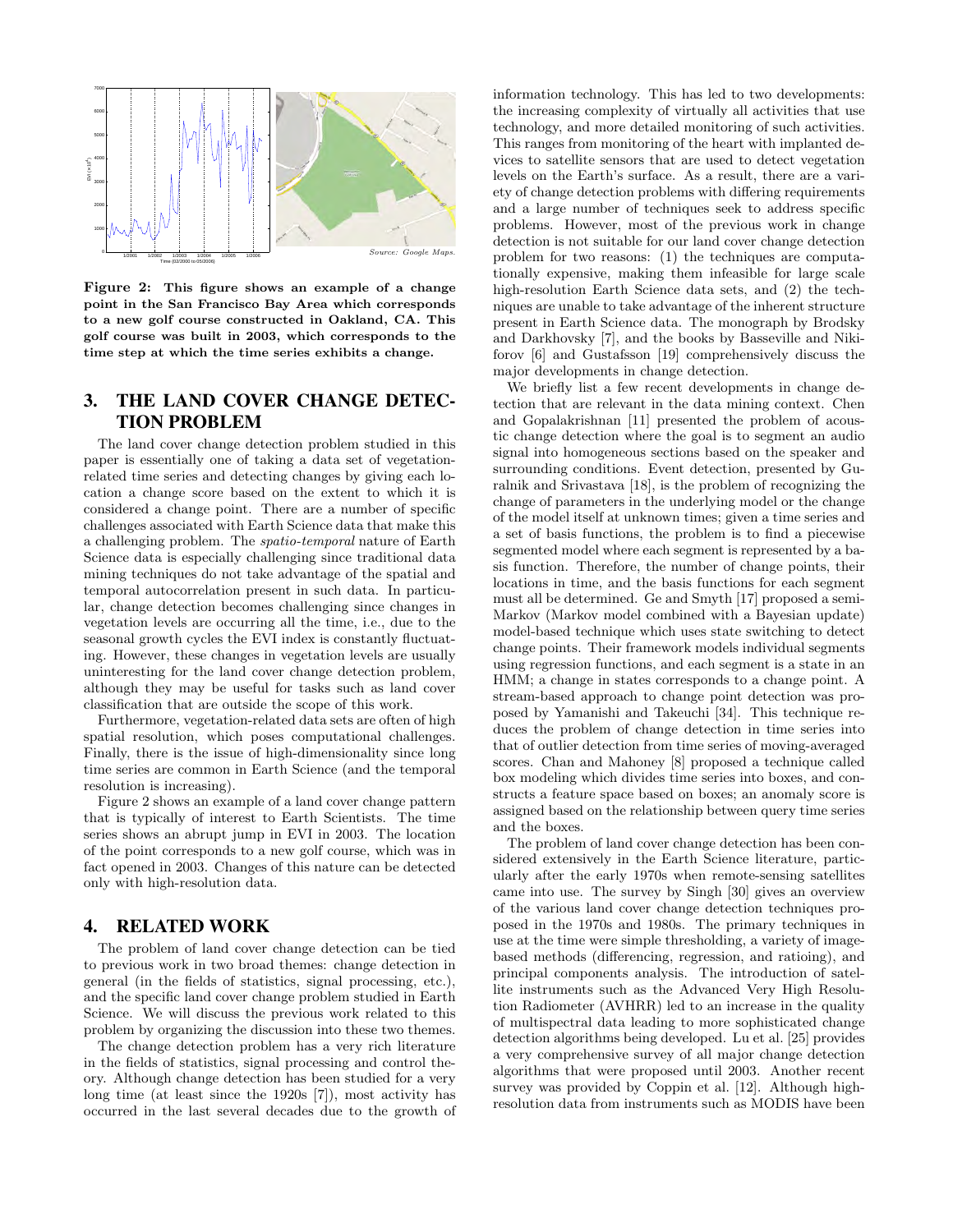available since 2000, as seen from the recent surveys [25, 12], most change detection techniques were proposed for data of coarser resolutions. A change detection technique developed for MODIS data was proposed by Lunetta et al. [26] in 2006; they performed a case study applying their change detection technique (discussed in detail in Section 5.1) to a region known as the Albemarle-Pamlico Estuary System (this region is along the Virginia-North Carolina border). In this paper, we will compare the performance of our change detection algorithm with the one proposed in [26].

## 5. CHANGE DETECTION TECHNIQUES

We introduce the following notation in order to describe the land cover change detection algorithms, as well as the properties of the underlying data sets. Let D be a data set with  $N$  land locations each of which has a time series of length T. The time series for a location corresponds to T monthly EVI observations at that location. We also define the following notation:

- $\bullet$  Y: the number of years of data in the data set. In this paper, we will work with complete years by truncating trailing months. Thus  $Y = \frac{T}{12}$ .
- $n_i$ : an individual location.
- $n_{ij}$ : a particular month of data for the location  $n_i$ .

## 5.1 Earth Science Techniques for Land Cover Change Detection

Recently, a change detection study that uses MODIS data was performed by Lunetta et al. [26]. This comprehensive study consists of a data cleaning method (based on the discrete Fourier transform), a change detection method, as well as an extensive discussion of the change patterns in the region of interest. They also performed a case study applying their change detection technique to a region known as the Albemarle-Pamlico Estuary System. For our study, the change detection method is of most relevance since it is one of the few change detection methods that has been applied to high-resolution MODIS data. Although Lunetta et al. do not work with EVI data in their paper, they do work with a closely related variable called the Normalized Difference Vegetation Index (NDVI). NDVI, like EVI, is also a measure of the vegetation level at a given land location, the main difference being that EVI is designed to enhance the vegetation signal with improved sensitivity in high biomass (high vegetation density) regions [21].

Since NDVI and EVI are similar variables, we will apply Lunetta et al.'s scheme to EVI data in this paper. Their change detection methodology essentially works with annual sums of NDVI for a given land location. The difference between consecutive years is then computed; this is equivalent to applying first-order differencing [10] to the time series of annual sums. The resulting differences are assumed to follow an approximately normal distribution with  $\mu = 0$ , which represents that no change has occurred. This is justifiable in that most locations do not exhibit change and therefore on average the change in annual sum between consecutive years is expected to be 0. To detect whether a change has occurred between time  $t_1$  and time  $t_2$ , the z-score of the difference of annual sums is computed (the standard deviation is computed with respect to all land locations) and

if the z-score is above a threshold, a change is considered to have occurred between  $t_1$  and  $t_2$ . The specific steps in Lunetta et al.'s algorithm for land cover change detection are as follows:

- 1. For each location  $n_i$ , the annual EVI sum is computed for each year of data. Let  $\{a_{i1}, \ldots, a_{iY}\}$  correspond to this list of annual sums, where  $a_{i1} = \sum_{j=1}^{12} n_{ij}$ , etc.
- 2. The difference between the annual sum for a given year and the previous year is computed, i.e.,  $\{a_{i2}-a_{i1}, a_{i3}-a_{i2}\}$  $a_{i2}, \ldots, a_{iY} - a_{iY-1}$ . Let  $d_{ij} = a_{ij+1} - a_{ij}$ .
- 3. The z-score is computed for each of the  $Y 1$  values in  $\{d_{i1}, d_{i2}, \ldots, d_{iY-1}\}.$  This is done for each  $d_{ij}$  by subtracting the mean (set to 0) and dividing by the standard deviation (= st. dev. { $d_{1j}, d_{2j}, \ldots, d_{Nj}$ }). Let  $\{z_{i1}, z_{i2}, \ldots, z_{iY-1}\}$  correspond to this list of z-scores.
- 4. If  $z_{ij}$  is above a certain threshold, then location  $n_i$  is considered to have a change between the consecutive years corresponding to j and  $j + 1$ .

In this paper we have slightly modified Lunetta et al.'s algorithm in order to apply it to our change detection problem. Essentially, after applying Lunetta et al.'s algorithm to the data set, we are left with a list of z-scores for each location that corresponds to each pair of consecutive years. Since a single change score is assigned to each location in our problem setting, we adapt Lunetta et al.'s algorithm by taking the absolute maximum for each location's list of z-scores to be the change score for the location, i.e.,

change  $score(n_i) = \max\{|z_{i1}|, |z_{i2}|, \ldots, |z_{iY-1}|\}.$ 

## 5.2 Recursive Merging Algorithm

We now present our technique (called the recursive merging algorithm) for land cover change detection. We designed this technique based on some key characteristics of the underlying data set: (1) most land locations do not exhibit a change; given the large coverage of land cover data sets, it is fairly obvious that only a small fraction of points will actually exhibit a change, (2) the major mode of behavior in the vegetation signal is seasonality, i.e., the natural seasonal growing cycle is a dominant characteristic of a time series and this intrinsic seasonality should not itself be called a change. The main idea behind the recursive merging algorithm is to exploit seasonality in order to distinguish between points that have had a land cover change and those that have not. In particular, if a given location has not had a land cover change, then we expect the seasonal cycles to look very similar going from one year to the next; if this is not the case, then based on the extent to which the seasons are different one can assign a change score to a land location. The time series for each location is processed as follows:

1. The two most similar consecutive annual cycles are merged, and the distance is stored. Let  $\{b_{i1}, \ldots, b_{iY}\}\$ correspond to the list of annual cycles, where  $b_{i1}$  =  $[n_{i1} \ n_{i2} \ \ldots \ n_{i12}]$ , etc. Suppose  $b_{i1}$  and  $b_{i2}$  are the two most similar annual cycles; then, at the end of this step what is left is a list with 1 less element,  $\{\frac{b_{i1}+b_{i1}}{2},b_{i3}\ldots,b_{iY}\}\text{, along with the distance }s_1=$  $dist(b_{i1}, b_{i2}).$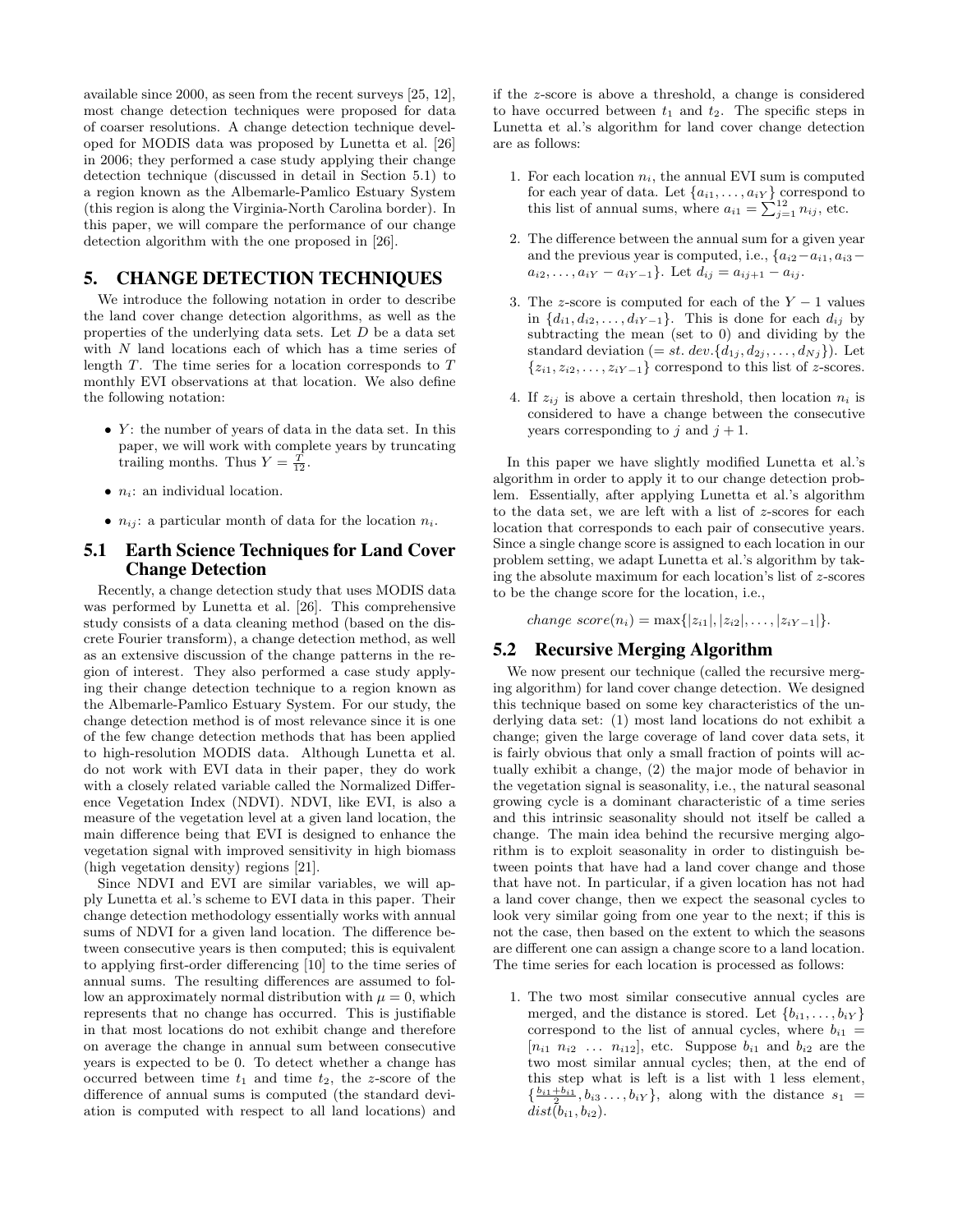

Figure 3: k-means cluster centroids for the Bay Area EVI data set.

- 2. Step 1 is applied recursively until one annual cycle is left remaining. This results in a list of distances of length  $Y - 1$ ,  $\{s_1, \ldots, s_{Y-1}\}$ . Note that the order in which items are inserted into this list is not related to the order of the annual cycles, it is merely the order in which seasonal cycles were merged.
- 3. The change score for this location is based on whether any of the observed distances are extreme. This can be quantified by computing the quantity  $\frac{\max\{s_1,...,s_{Y-1}\}}{\min\{s_1,...,s_{Y-1}\}}$ .

Note that it is possible that  $\min\{s_1, \ldots, s_{Y-1}\}\$  might be 0, in which case a small value  $\epsilon$  can be added to this quantity.

Our technique bears some resemblance to the bottom-up segmentation algorithm discussed by Keogh et al. [23]: in the first step, the original time series of length  $n$  is replaced with an initial approximation of length  $n/2$ . Then, the cost of merging each pair of segments is computed and the pair with the lowest cost is merged. This procedure is repeated until a user-supplied threshold for the cost of merging is reached.

The computational complexity of the recursive merging algorithm is  $O(NT)$  (the cost of processing a single location is  $T - 12$  and there are N locations). The storage requirement is  $O(N)$ .

# 6. APPLICATION OF CHANGE DETECTION TECHNIQUES TO EVI DATA

In this preliminary study, we focused our analysis on the state of California primarily because our team members have domain expertise in this region. In addition, due to high population growth in recent years, California has experienced many land use changes such as the urbanization of farmland and desert converted to farmland. The state also has many forest fires each year that can lead to temporary changes in the land cover.

#### 6.1 Analysis of the San Francisco Bay Area

We initially performed a clustering of the EVI data for the San Francisco Bay Area region in order to observe the high-level characteristics of the vegetation data. We used the k-means algorithm to cluster the EVI data to produce a minimum number of distinct centroids (in this case five centroids were found to have the optimal SSE). Figure 3 shows the cluster centroids for the Bay Area EVI data. What we



Figure 4: Histogram of change scores produced by the recursive merging algorithm for the Bay Area data set.

observed was that most of the data was predominantly from 5 classes of vegetation thereby implying that for the vast majority of the points in the data set, there is no change in land cover. Additionally, when the clusters are viewed on a map and compared to satellite imagery, the clusters corresponded to the actual vegetation in the region very closely. The land cover type corresponding to each cluster is as follows: Cluster 1 is high seasonal biomass density, moderate interannual variability (shrub cover); cluster 2 is moderate annual biomass density, moderate interannual variability (grass cover); cluster 3 is high annual biomass density, low interannual variability (evergreen tree cover); cluster 4 is low annual biomass density, low interannual variability (urbanized cover); cluster 5 is high seasonal biomass density, high interannual variability (agricultural cover).

We then applied the recursive merging change detection algorithm to the Bay Area EVI data set. The output from the algorithm is a list of change scores, one for each location. Figure 4 shows a histogram of the change scores obtained. We observe that the distribution of the scores conforms to our expectation based on the clustering results that most of the locations in the data set do not exhibit a change. We manually examined the top 31 points which had a change score greater than a threshold of 8. Of these, 22 points were found to correspond to interesting land cover changes and others corresponded to changing crop patterns in farmland. A majority of the points with change scores less that 8 (but greater than 4) were from farmland. We briefly discuss a few of the interesting land cover changes discovered:

- 1. Barren land to golf course. Figure 2 shows the time series and map for a location where a golf course was built. Specifically, this location corresponds to the Metropolitan Golf Links in Oakland, CA which was built in 2003 on a site which was previously a disposal site for dredged material from San Francisco Bay. The time series for the location clearly shows the low level of vegetation at the location prior to 2003, after which the vegetation is relatively uniform, consistent with what is expected at a golf course that is watered throughout the year.
- 2. Construction of a housing subdivision. Figure 5 shows the time series and map for a location where a subdivision is under construction in Hayward, CA on a site which was previously vegetated, with the level of vegetation suggesting that this land may have been grass-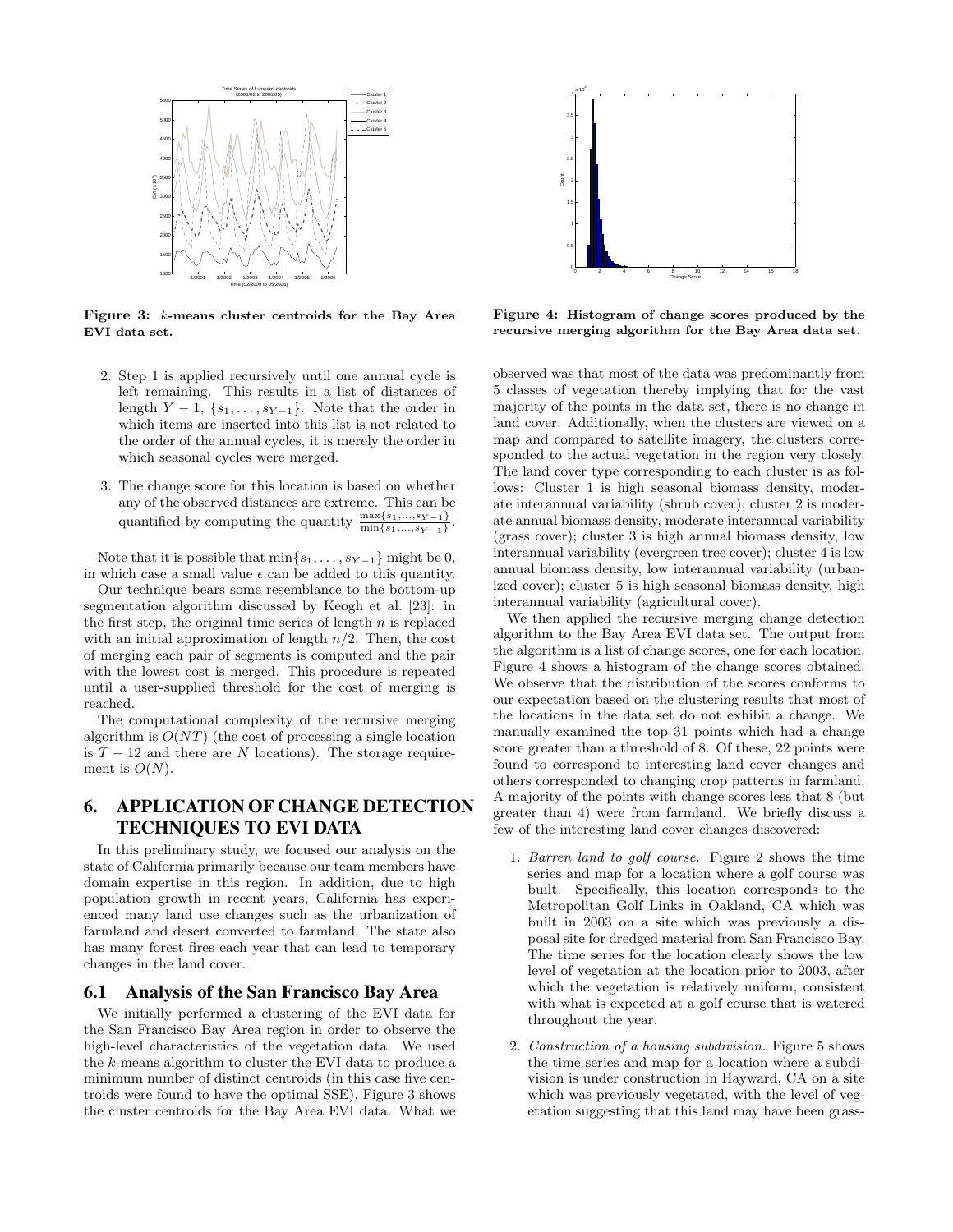

Figure 5: Construction of a subdivision in Hayward.



Figure 6: Construction of a shopping center in San Jose.

land prior to the construction. Interestingly, the construction of housing can actually lead to the increase in vegetation at a location such as this one since after the construction period, the area is typically planted with lawns and trees. In such situations, land cover change detection techniques that examine only the beginning and end of a time series may fail to detect this type of change.

- 3. Construction of a shopping center. Figure 6 shows the time series and map for a location where a shopping center has been built on a site which was previously vegetated in San Jose, CA. The year of construction for this shopping center was 2002, which is also when the change in vegetation-level occurs in the time series.
- 4. Construction of a golf course. Figure 7 shows the time series and map for a location where a golf course was built. This is the location of the Golf Club at Boulder Ridge in San Jose, CA. This golf course was constructed in 2001, and this is clearly seen again in the time series for the location.
- 5. Construction of a shopping center. Figure 8 shows the time series and map for a location where a shopping center has been built on a site which was previously vegetated. This location corresponds to the Pacific Commons shopping center in Fremont, CA.

These results show the effectiveness of the recursive merging algorithm on the Bay Area data set. Specifically, in examining the top ranked change locations from the algorithm, we observe that a variety of interesting land cover changes are detected. The ability of the algorithm to discount natural seasonal changes (such as those seen in Figure 3) is particularly appealing.



Figure 7: Construction of a golf course in San Jose.



Figure 8: Construction of the Pacific Commons shopping center in Fremont.

#### 6.2 Analysis of the entire state of California

We performed an extended study on the entire state of California, which involves about a 30-fold increase in data over the Bay Area. For this data set we found 2,833 locations that had a change score greater than a threshold of 15, a vast majority of which corresponded to land cover change points. We analyzed about 1,000 of the top change locations for the larger California data set and we found that more types of changes were detected than in the Bay Area data set. In particular, we found numerous instances where the land cover had changed from desert to farmland, forests to barren (due to forest fires), farmland to housing subdivisions, and desert to golf courses.

A few interesting land cover changes that were discovered in the California data set are shown in Figures 9, 10 and 11 (note that the figures show several time series each; these correspond to groups of spatially close locations) and described below:

- 1. Desert to farmland. This is a group of points corresponding to a change from a desert location to farmland in southern California. This type of land cover change is prevalent in California and across the United States [5, 33].
- 2. Farmland to subdivision. This is a location in Sacramento, CA where farmland has been cleared and a housing subdivision is being built. This location is in the north-west outskirts of the city, where the surrounding land currently consists of farms. This is an example of land cover change where urbanization is converting agricultural land into housing.
- 3. Desert to golf course. This is an example of a new golf course being built in Palm Desert, CA. This town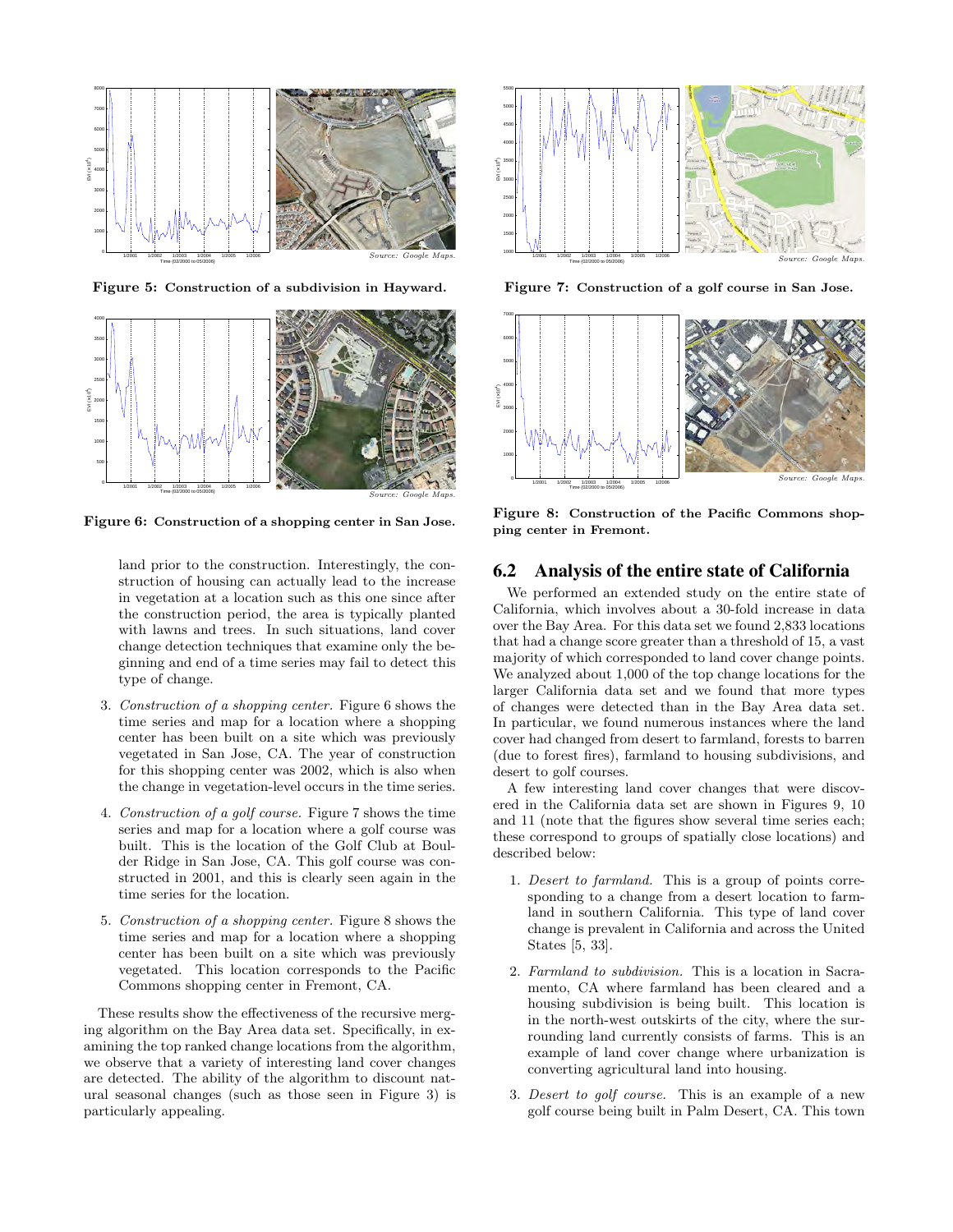

Figure 9: Desert to farmland.



Figure 10: Farmland being converted into a housing subdivision in Sacramento.

has over 100 golf courses, putting intense pressure on the water supply [4] in a region where water is already scarce.

#### 6.3 Forests in California

To provide a comparative evaluation, we also evaluated the recursive merging algorithm on the EVI data set consisting of forests in California in comparison to an algorithm from the Earth Science domain proposed by Lunetta et al. [26]. This specific data set was selected because most land cover changes in forests are due to forest fires, and forest fires can easily be verified using the incidents database available from the California Department of Forestry and Fire Protection [1].

Similar to the Bay Area case study, we apply a given change detection algorithm to the vegetation data set and obtain a change score for each of the 380,285 land locations. The change scores are then sorted and grouped by spatial



Figure 11: A newly constructed golf course in Palm Desert.



Figure 12: This figure shows an example of a land cover change due to a forest fire.

location to give "events": an event is a group of closely located pixels that exhibit the same change. For this study, the top 15 events (covering about 125 points in each case) were individually examined and the changes were verified using ground truth information. The results of applying the two change detection algorithms are shown in Table 1. We see that for all the events examined, the recursive merging algorithm finds locations with verifiable land cover changes. These include changes due to forest fires, conversion of forests to farmland and loss of forests due to construction or logging. We also examined the top points discovered by the Lunetta et al. algorithm and found that several of those corresponded to forest fires. However, a significant number of locations did not exhibit an apparent land cover change and no change could be discerned by examining the EVI time series.

The dominant land cover change in forests in California is due to forest fires. Therefore, the most common pattern expected is reduction in EVI followed by regrowth (Figure 12). There is also some construction and logging activity that takes place in forests (Figure 13). These change patterns are different from those due to forest fires in that the reduction of EVI tends to be gradual rather than abrupt. Table 2 lists examples of fires detected.

Although we were unable to do a thorough evaluation of highly scored change points except for those covered by the top 15 events, we did examine the top 5% of the total points to get a sense of the nature of land cover changes being detected by our algorithm. We found that among the top 1% of the points (approximately 38,000 points), an overwhelming majority correspond to forest fires.

These results show that our proposed algorithm for change detection gives high quality results for forest data. In particular, we showed that the top results from the recursive merging algorithm are verifiable change points. This is significant since the results of change detection algorithms are often manually examined by expert analysts from the Earth Science domain. Therefore, the analyst's time is used more effectively if the algorithm produces high-quality change points in the top portion of the results.

Table 3 shows the total number of forest fires as well as the number of large fires (those that burn more than 300 acres) in California between 2000 and 2006. Two things that stand out from the Table are: (1) there are thousands of verified fires in California every year, and (2) the large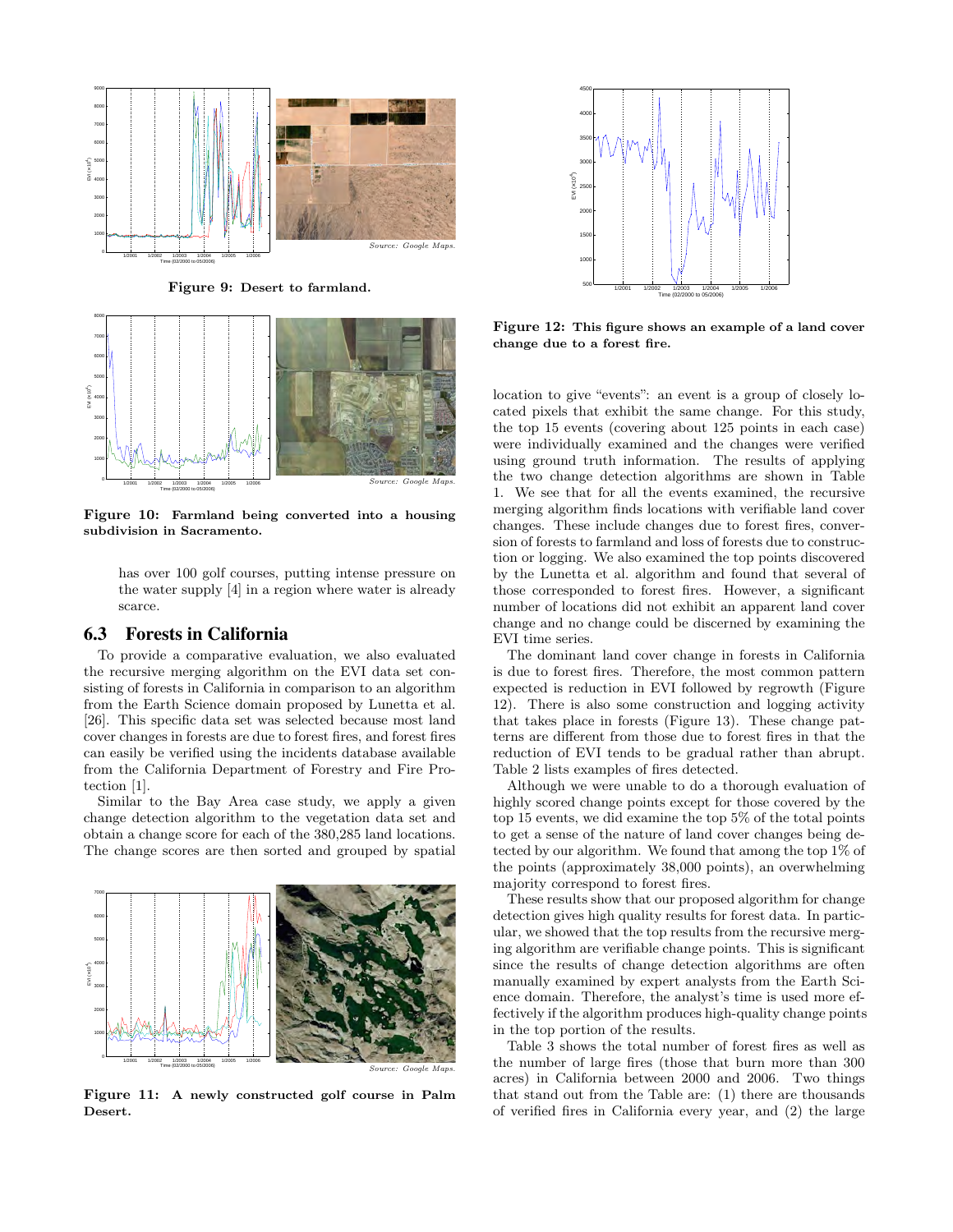| Land Cover Change Detected Lunetta et al. Algorithm Recursive Merging Algorithm |  |
|---------------------------------------------------------------------------------|--|
| Forest fires                                                                    |  |
| Conversion to farming                                                           |  |
| Construction or logging                                                         |  |
| No apparent change                                                              |  |

Table 1: Results of the change detection algorithms. Note that these are events and each event corresponds to a group of pixels. The total number of pixels covered in each case is about 125.



Figure 13: This figure shows an example of a land cover change due to construction or logging.

| Year           | Forest Fire  | Detected<br>algo-<br>by<br>rithm(s) |
|----------------|--------------|-------------------------------------|
| September 2002 | Curve        | Recursive Merging                   |
| June $2002$    | Troy         | Recursive Merging                   |
| June $2002$    | Wolf         | Lunetta et al., Recur-              |
|                |              | sive Merging                        |
| July 2002      | Pines        | Recursive Merging                   |
| May 2004       | Cachuma      | Recursive Merging                   |
| Mid-2003       | Spanish      | Recursive Merging                   |
| Late $2003$    | Grand Prix   | Lunetta et al., Recur-              |
|                |              | sive Merging                        |
| October 2004   | Rumsey       | Recursive Merging                   |
| Mid 2001       | Poe          | Recursive Merging                   |
| ${}< 2000$     | Kirk Complex | Lunetta et al., Recur-              |
|                |              | sive Merging                        |
| September 2001 | Darby        | Recursive Merging                   |
| Mid-2004       | Geysers      | Recursive Merging                   |
| Late $2003$    | Cedar        | Lunetta et al.                      |

Table 2: Examples of fires detected by the change detection algorithms.

| Year | Total Number of Fires | Large Fires $(>300 \text{ acres})$ |
|------|-----------------------|------------------------------------|
| 2000 | 5,177                 | 59                                 |
| 2001 | 6,223                 | 74                                 |
| 2002 | 5,759                 | 88                                 |
| 2003 | 5,961                 | 93                                 |
| 2004 | 5,574                 | 82                                 |
| 2005 | 4,908                 | 73                                 |
| 2006 | 4,805                 | 107                                |

Table 3: Forest fires in California for each year from 2000—2006.

fires are a fraction of the total number of verified fires in the state. From this situation, it can be inferred that some small fires may occur every year that are not seen or verified, especially in sparsely populated regions (i.e., these small fires occur in remote areas where they are not observed but some forest has been destroyed). Change detection algorithms have a significant role to play in detecting such burned regions. There have been a number of studies that have shown the utility of vegetation data for detecting burned regions [27, 14, 29, 16]. Most of these studies were performed in the 1990s on coarse-resolution vegetation data such as those from the AVHRR instrument. The results from our study with forest data suggest that the recursive merging algorithm has the ability to detect forest fires from vegetation data, and thus this approach could potentially be used to monitor fires on a global scale.

## 7. CONCLUDING REMARKS

In this paper, we have performed a case study showing the application of change detection algorithms for the problem of land cover change detection. We focused on three data sets for the state of California corresponding to the San Francisco Bay Area, the entire state, and forests in the state. We applied two change detection algorithms: the Lunetta et al. algorithm proposed by domain experts from Earth Science and the recursive merging algorithm proposed in this paper. The recursive merging algorithm was applied to the Bay Area data set and the results showed that it discovers high-quality change points. We also applied both algorithms to the forest data set in order to compare their performance and found that the locations given high change scores by the recursive merging algorithm are better-quality change locations. These encouraging results mean that this algorithm is effective for the land cover change detection problem.

However, there are a number of limitations of the current algorithm which require further work. The current algorithm does not make use of spatial information that is present in the data. Since Earth Science data sets exhibit significant spatio-temporal autocorrelation, the use of spatial information can be expected to give superior performance. Some patterns—such as changing crops on farmland may not be of interest to the analyst, in which case a scheme must be devised to filter such points. Another interesting extension would be to use clustering to discover the dominant land cover patterns in the data, and then characterize the changes in terms of clusters. This approach appears promising since there are a few major classes of data (forest, farmland, shrubland, urban, etc.) and characterizing changes in terms of these major classes increases the information the algorithm provides to the analyst. In this preliminary study, we have not used statistics that are commonly used for land cover change detection [26], such as accuracy,